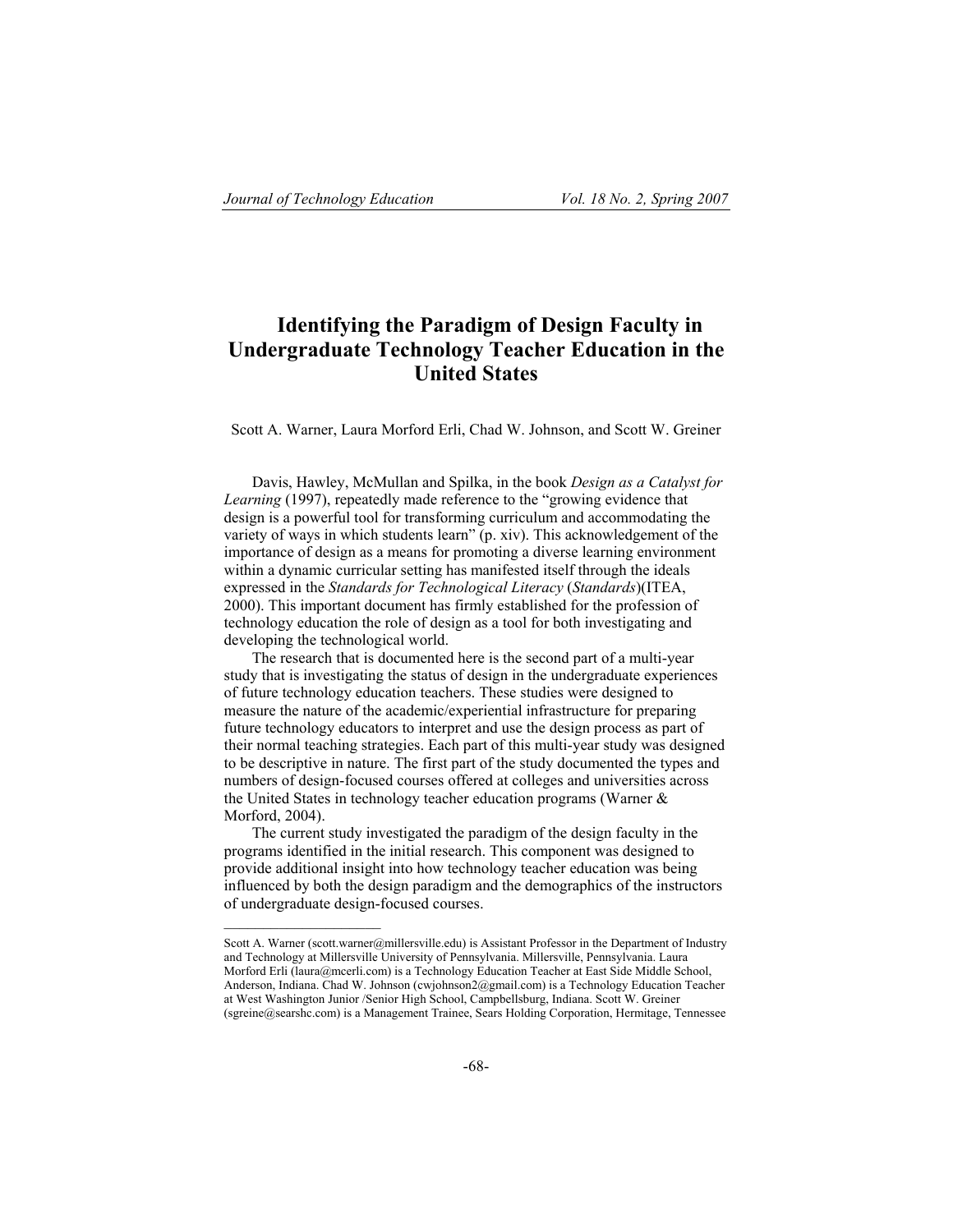Through a cascading effect, the design instructor's paradigm has broad consequences for both his or her students and the profession. When pre-service technology educators graduate and move into their careers they take with them their own set of design experiences, experiences that were influenced by the design paradigms of their college instructors. Furthermore, as each new generation of teachers enters the profession, their design paradigm also influences the nature of technology education and the broader cultural perception of technological design as they teach that subject to children in grades K-12.

# **The Purpose for the Research**

"Children learn not only the lessons which we try to teach them, but also lessons which by their very nature are perhaps more subtle" (Kennedy, 2004, ¶1). This statement by Kennedy summarizes the rationale for investigating the paradigm of design faculty in undergraduate technology teacher education in the United States. The young men and women who are studying to become technology education teachers in the K-12 classrooms of America receive two types of messages from their instructors in undergraduate courses. One type of message is clear and obvious and is brought out in the content of the curriculum, lessons, and activities that are used in a course. The second type of message is subtle and determined by factors that are completely outside of the student's awareness and control. Goodlad (1984) referred to these subtle messages as the "implicit curriculum" (p. 197). The author defined implicit curriculum as: .. all those teachings that are conveyed by the ways the explicit curriculum is

presented-emphasis on acquiring facts or solving problems, stress on individual performance or collaborative activities, the kinds of rules to be followed, the variety of learning styles encouraged, and so on. The implicit curriculum includes also the messages transmitted by both the physical setting for learning and the kinds of social and interpersonal relationships tending to characterize the instructional environment. (p. 197)

One source for the implicit curriculum within the design-focused courses offered to pre-service technology educators originates from the design paradigm of the course instructor. The instructor's design paradigm includes such shaping events as his or her own education, work experiences, hobbies, technical training, workshops, and conference sessions. These experiences influence how an instructor interprets and interacts with design and technology. They also affect how an instructor teaches undergraduate students, and how those students eventually teach their K-12 classes. The literature provides numerous examples of studies showing that instructors, especially student teachers and teachers who are new in their careers, tend to teach the way they were taught (Hooper, n.d.; Lortie, 1975; Goodlad, 1984; Britzman, 1991; Hansen, 1995). This behavior pattern is categorized as a component of the processes of teacher socialization. In a summary of the relevant literature on this topic, Zeichner and Gore (1990) (citing the work of Danzinger, 1970), defined teacher socialization as the process of transforming an individual into "a participating member of the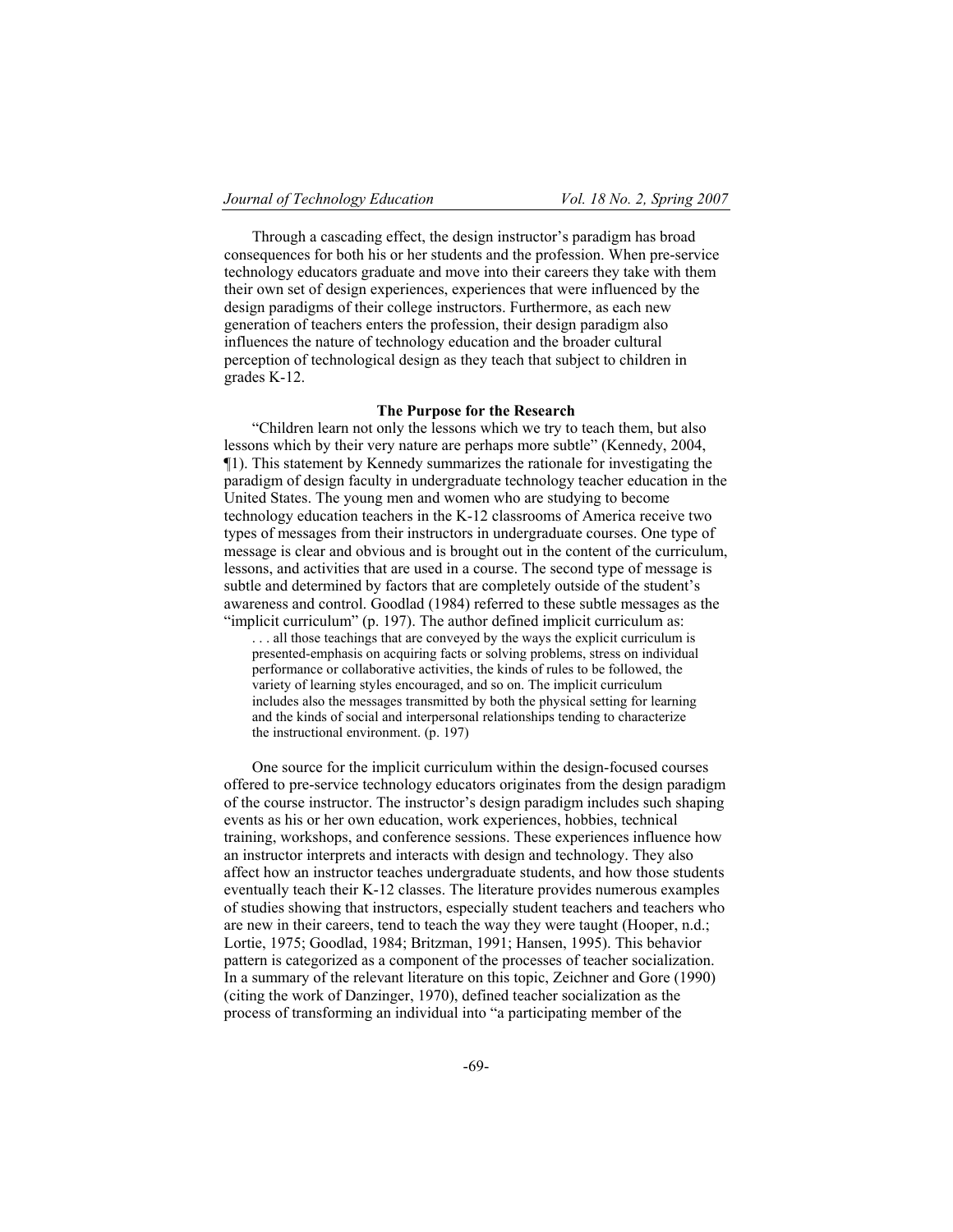society of teachers" (p.329). The process of teacher socialization is especially important to an inexperienced teacher. It helps an individual to begin establishing the infrastructure of his or her teacher identity and the professional and collegial support systems that facilitate the teaching process. With the passage of time and the development of experience in the craft, many teachers eventually move beyond rigid adherence to the models of teaching upon which they patterned their early professional experiences. However, some do not, though all carry with them throughout their career at least residual beliefs, assumptions, and behavior patterns that influence their teaching at a subconscious level (Lortie, 1975; Goodlad, 1984; Britzman, 1991; Hansen, 1995).

Zeichner and Gore's (1990) review of the literature on this subject of teachers teaching the way they were taught revealed many facets of this behavior pattern. For the purposes of this study, the researchers felt that three of those trains of thought were most relevant. The first line of consideration investigated the influence of individual role models toward shaping a novice educator's teaching attitude. The second line of consideration explored the influence of institutional factors in shaping and modifying novice teachers' attitudes and beliefs. The final line of consideration was the influences on novice educator's attitudes about teaching from other sources.

Over the last several decades the world of technology education has emerged from a transition out of industrial arts. Any major cultural change, such as this, will inevitably result in a period of uncertainty and adjustment for the members of that culture. The transition to technology education has resulted in a number of uncertainties, for both the profession and its practitioners, about the content and the methodologies that should be used to teach about technology. Arguably, the most significant effort to provide clarity and direction toward the study of technology has been the *Standards* (2000). The *Standards* embraced technological design, in its many forms, "…as the core problem-solving process of technological development. It is as fundamental to technology as inquiry is to science and reading is to language arts" (p.90). Such a statement seems rather clear about the importance of the role design should play toward the study of technology. However, the question of the nature of how *design itself* should be interpreted is still left open. On this matter the *Standards* sought to address the question with the following passage:

Designing in technology differs significantly from designing in art. Technological designers work within requirements to satisfy human needs and wants, while artists display their mental images and ideas with few constraints. Additionally, technological designers, such as engineers, are concerned with the usability and desirability of a product or system. As a result, efficiency is a major consideration in technological design, while beauty or appearance of the product is often less important. In artistic design, by contrast, aesthetics and beauty are central issues, while efficiency is not. For those who appreciate them, technological designs can be viewed as works of art that showcase creativity equal to a well-crafted poem or an inspired painting. Industrial design may strike a balance between art and technology. (p. 90)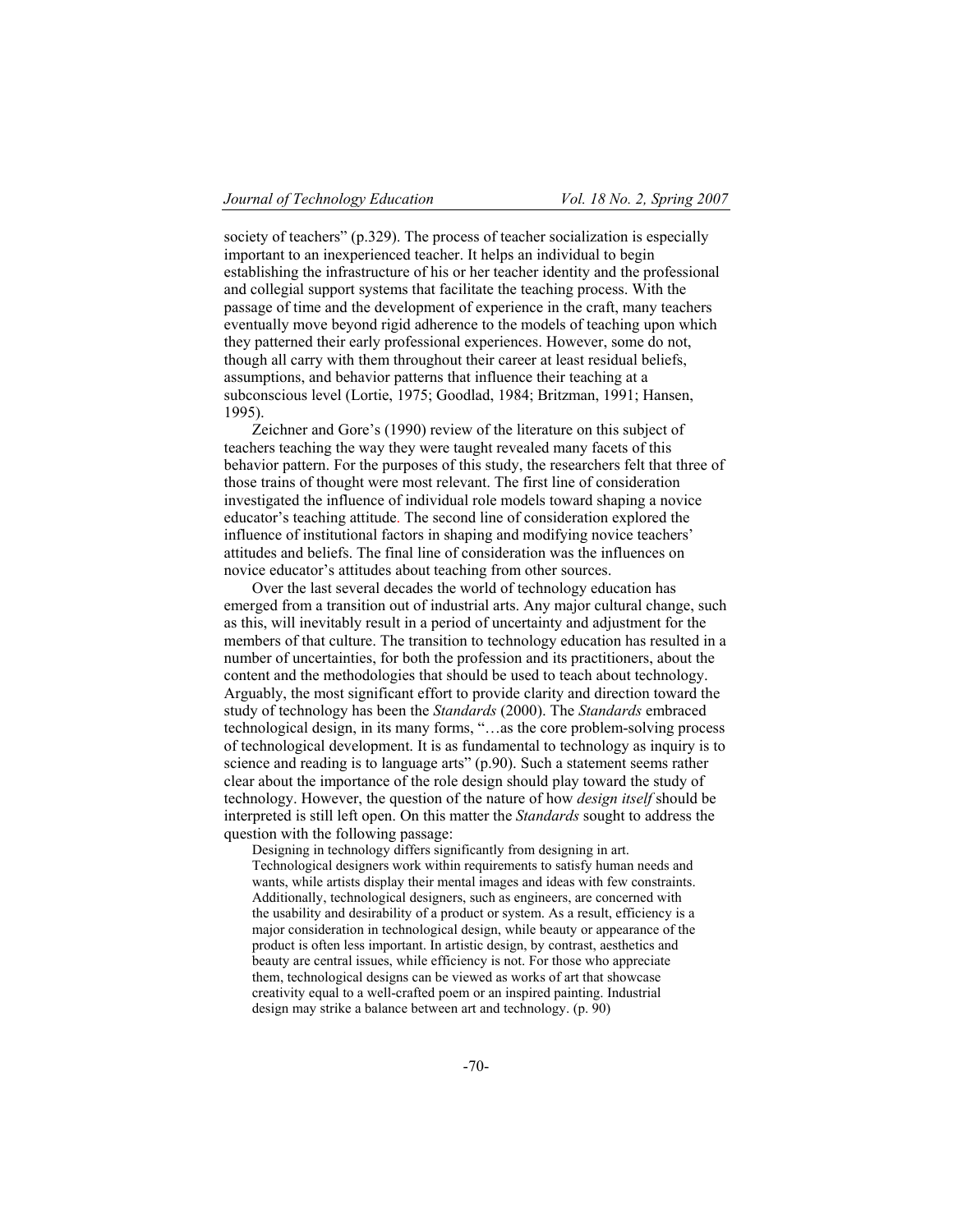This passage seems to indicate that the approach to design that is exemplified by industrial design would be the most appropriate model upon which the study of technology could be based. The implication is that industrial design synthesizes the best aspects of the analytical approach to design used by engineers with the aesthetic and emotional aspects of design used by the artist. However, using an approach that synthesizes two dissimilar approaches to design may require that technology educators have some amount of background and training in both areas to give the synthesized model its full measure. Further complicating this aspect of determining how design ought to be used to teach technology is the political implications of an alignment with the profession of engineering, the fine arts, or industrial design. Should any of these alignments come to pass each could have significant and long-term implications for technology education as a component of the general education experience of students in the public schools. The background and training of the instructors of design at technology teacher education programs across the United States will be influencing the nature of their design instruction and how the ideals of the *Standards* are interpreted. These interpretations may then affect, in both subtle and overt ways, the alignments that could occur between technology education and other professions.

#### **The Need for the Research**

The need for the study is in response to identified shortages of research in technology education. Furthermore, the study specifically addresses a need for research on design in technology teacher education. Both the purpose and the need for the research were direct responses to literature reviews and the findings from the previous stage of the research project. In addressing the need for this research, earlier work by Warner (2003) and Warner and Morford (2004) found little evidence in the literature on the "specific analysis of the status of the study of design in undergraduate technology teacher programs" (p. 35). To further emphasize the need for the present research, the work by Warner and Morford also identified several studies (Reed, 2002; Lewis, 1999; Foster, 1996; and Foster 1992) that "found declining numbers of research efforts being conducted in technology education" (p.35).

# **Methodology**

#### *The Conceptual Model for the Study*

The goal of the present research was to identify the paradigm of the instructors of design-focused courses. A significant conceptual model for doing research with such a goal was originally conducted by Rossman in the 1930s. In 1931, Rossman, a patent attorney, completed a study to determine the common characteristics of American inventors. Rossman conducted his study by surveying over 700 active inventors, almost 200 patent attorneys, and nearly 100 directors of research and development centers. Rossman hoped that by identifying common characteristics of inventors he could provide insight into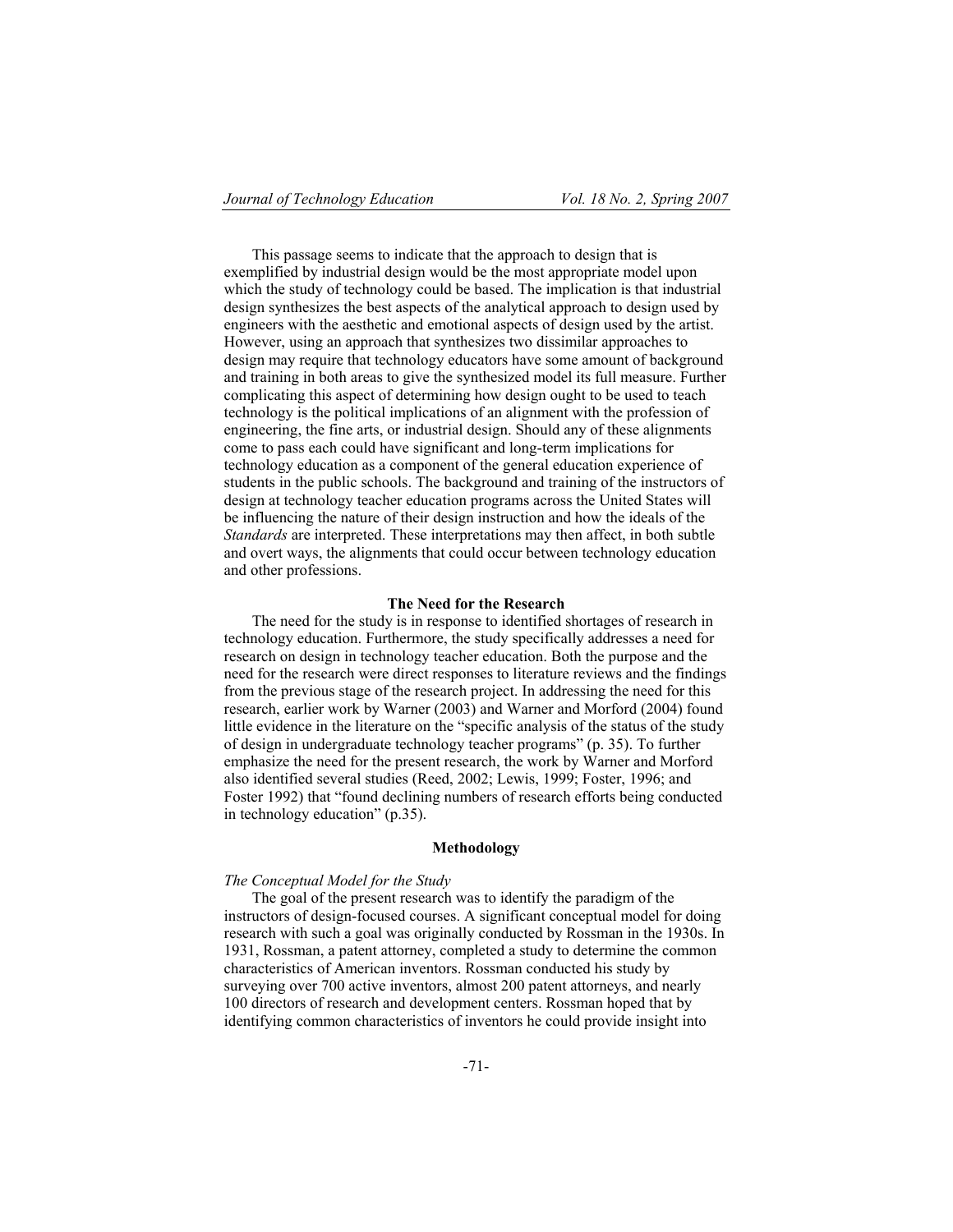what separated them from the average man or woman and how their thinking and work habits affected both the individual inventor and those around them. Rossman's study provided a benchmark toward understanding the characteristics of inventors. Follow-up efforts to his initial study, conducted in the early 1960s, showed that the results maintained their validity (Rossman, 1964).

# *Limitations*

As with the first year of the study, the researchers chose only to identify and then quantify the results of their investigation. The underlying goal of the entire research project was to observe and describe the contemporary status of design as a component of the process of preparing future technology education teachers. In keeping with this goal, the researchers identified and quantified the types of training, experience, and academic background indicated by the survey respondents.

# *Definitions of Terms*

Two terms fundamental to understanding the nature and goals of this study are *paradigm* and *design-focused courses*. The first term deals with the underlying forces that influence how a college instructor interprets and interacts with design in technology. The second term deals with distinguishing what courses and course instructors were considered appropriate for inclusion in this study.

According to *The American Heritage Dictionary of the English Language*  $(2000)$  the term *paradigm* first appeared in print sometime in the 15<sup>th</sup> century. Its original meaning had to do with groupings of words that developed from a common root or stem. However, words that are in use are always in a plastic state of existence. The word *paradigm* is no exception. Kuhn's book, *The Structure of Scientific Revolutions* (1962), though still widely read in the scientific community, is perhaps best remembered for its adaptation of *paradigm*. Sallo (1999), summarized Kuhn's adaptation of *paradigm* by stating that it meant "a collection of beliefs shared by scientists, a set of agreements about how theories and problems should be understood" (¶ 13). In the succeeding years, as others have used the word to discuss their topics and issues, the meaning of *paradigm* has continued to expand. Wikipedia (2004) provides a definition that states, "in the social sciences, the term is used to describe the sets of experiences, beliefs and values that affect the way that an individual perceives reality and responds to that perception" (¶ 4). This use of the term *paradigm* fits the underlying assumption of the researchers that the perception shaping experiences of the college and university instructors teaching design-focused courses have corresponding influences on their students.

The second term to be defined is *design-focused courses*. In the earlier study by Warner and Morford (2004) the assumption was made that "most, if not all, technology education courses used or contained some component of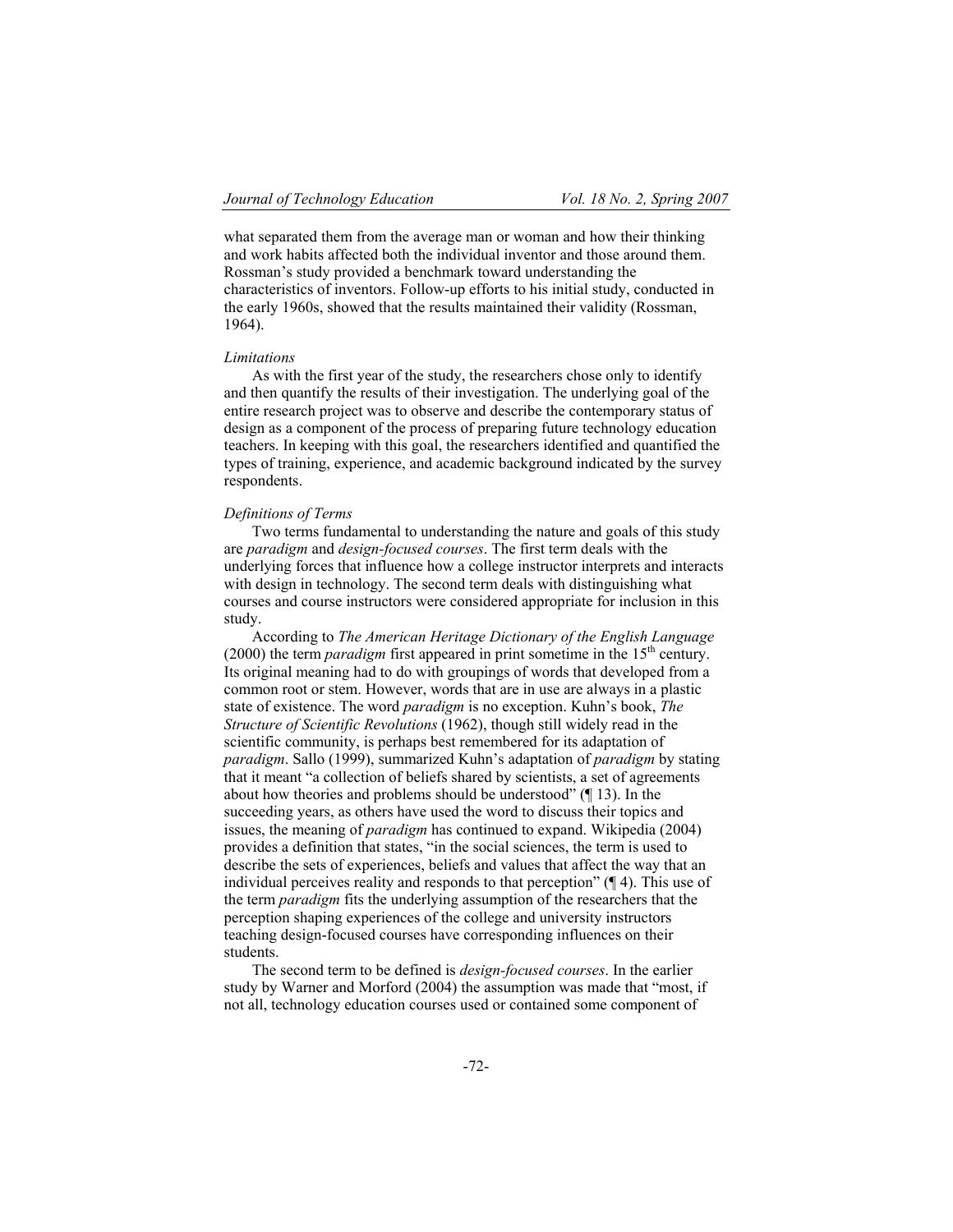design" (p. 37). However, the types of courses that were investigated further "were explicitly focused on design techniques or the overall design process" (p. 37). Therefore, *design-focused courses* were only those that met that filtering criteria.

Subsets of the general definition of a *design-focused course* were technique courses and synergistic courses. Once again, the earlier study by Warner and Morford (2004) defined these terms. "Specifically, technique-based courses are focused on the technical aspects of design" (p.37). The most common course titles for this subcategory included Computer Aided Drafting, Technical Drafting/Drawing, Architectural Drafting and Design, Engineering Graphics, and Graphic Communications. "Synergistic-based courses combine the technical skills with the overall thinking processes of design" (p.37). The most common course titles for this subcategory included Industrial Design, Design and Technology, Product Design, Research and Experimentation, and Design Problems/Problem Solving.

#### *Assumptions*

The researchers revisited the results of the 2002-2003 study and expanded the number of schools included in the original contact pool. The same assumptions (noted in the previous section) regarding the appropriateness of the courses included in the study from the previous year were once again applied. For this study the raw data were collected between the months of August 2003 and January 2004. It was assumed that the responses on the surveys reflected the most up-to-date information for each of the participant's career experiences.

The researchers assumed that the information provided by the department chairperson, or the designated teacher education representative, concerning who had taught the identified design-focused courses in their program was accurate and complete. Furthermore, it was also assumed that the contact information provided by each program for the identified faculty was current at the time the survey was distributed.

The final and perhaps most important assumption made by the researchers, was that the measures taken for this study were not, and could never be, a total inventory of the design paradigm shaping events experienced by each of the respondents. It was assumed that each individual had a vast array of both major and minor life experiences that played a part in shaping his or her design paradigm. Some, if not most, of those experiences have influenced the individual respondents in ways that he or she was not even aware of at a conscious level. Therefore, the events that the researchers inventoried were only those that could be clearly identified by the respondents and which could be consciously planned for, modified, or updated by any individual as the need arose.

# *Research Questions*

The researchers came into this stage of the project with a number of questions that were an outgrowth from the 2002-2003 study. The organization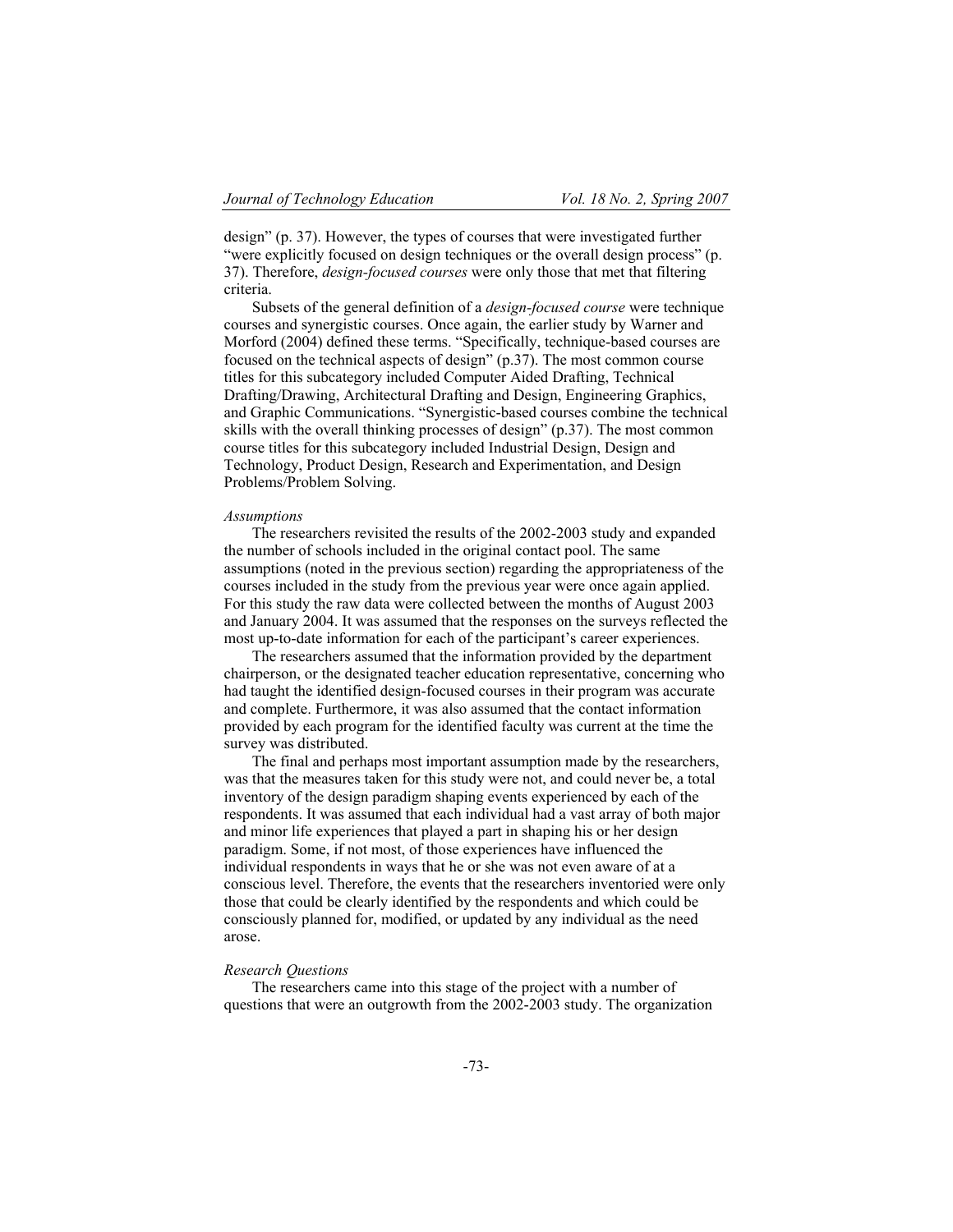of the research questions fell into two categories that were not mutually exclusive. The two categories of initial questions were (a) What was the updated status of design courses in undergraduate technology teacher education, and (b) What were the demographics and design backgrounds of the instructors of those courses? Within each of these two categories there were a number of subquestions that were asked by the researchers. These sub-questions included:

- 1. How many viable technology teacher education programs exist in the United States?
- 2. What is the status of design courses at these programs?
- 3. What is the gender profile of the instructors of design-focused courses?
- 4. What is the formal education profile of the instructors of designfocused courses?
- 5. When did the instructors of design-focused courses earn their various degrees?
- 6. Are there any geographic patterns to the college degrees earned by the instructors of design-focused courses?
- 7. What were the final undergraduate majors of survey respondents when they received their bachelor's degrees?
- 8. What were the final undergraduate minors of survey respondents when they received their bachelor's degrees?
- 9. If the respondent had changed majors, what had been his or her original program of study?
- 10. What types of post-graduate training in technological design had the respondent received over the course of his or her career?
- 11. What types of industrial/private sector experiences in technological design had the respondent received over the course of his or her career?
- *12.* What other types of design-focused experiences had the respondent received over the course of his or her career?

# *Data Collection*

The organization and conduct of the study occurred in several phases. The first phase involved the identification of the processes and procedures, the creation of the survey instrument and its accompanying documents, and the development of an anticipated timeline. These fundamental tasks were completed by August 2003.

The second phase was the identification of programs that had not been included in the previous study. This was accomplished by an analysis of the program listings from the *2002-2003 Industrial Teacher Education Directory* (Bell, 2002). The researchers compared the list of programs from the previous study against the programs in the *Directory* that indicated they offered some type of an undergraduate technology teacher education program.

The third phase used the expanded list of programs to replicate the previous year's study and identify and quantify the design-focused courses offered in the additional programs. This involved using the Web as the primary resource for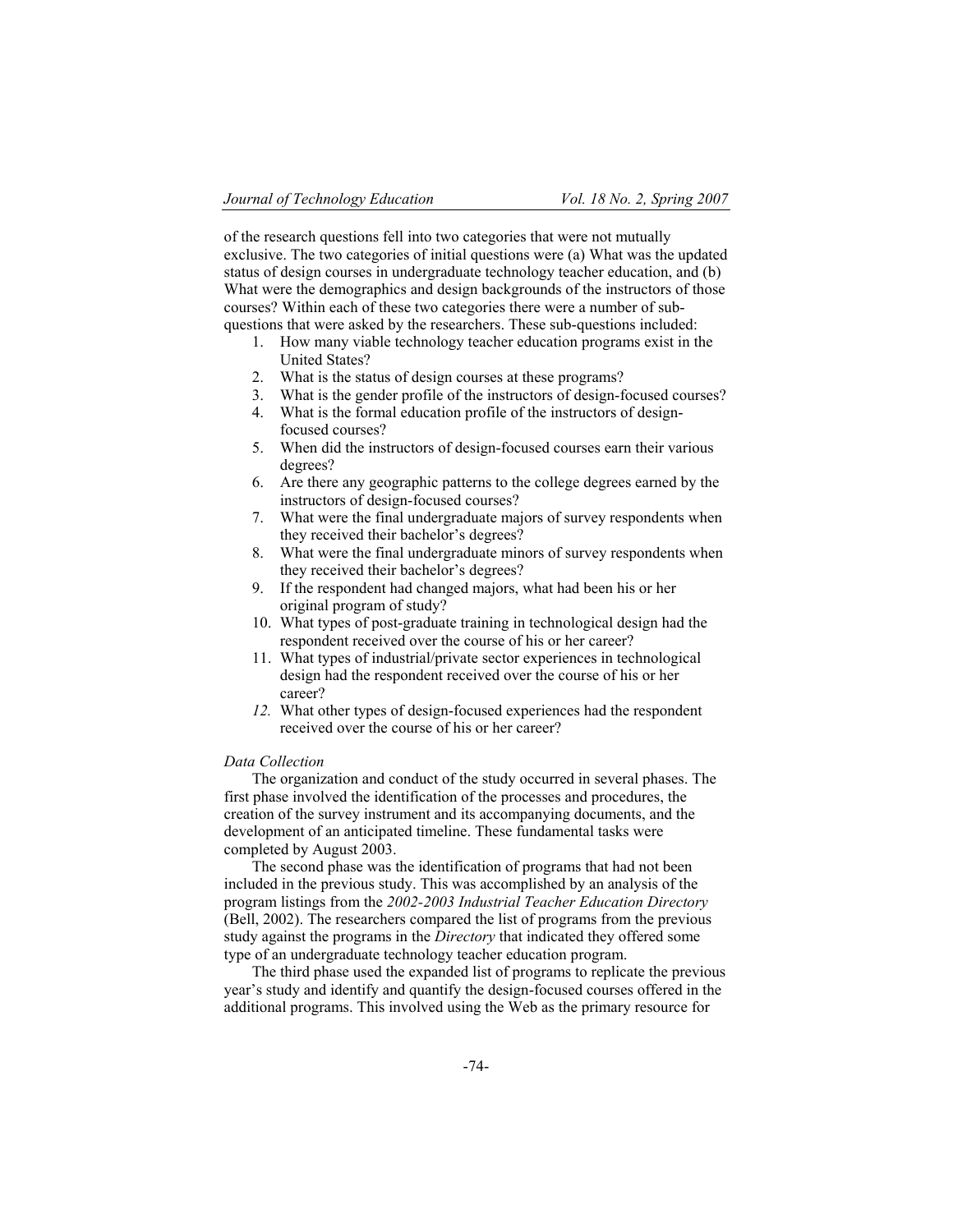identifying each program's course offerings. Once that step had been completed and the courses had been filtered by the researchers for evaluation as having design-focused content, the department's chairperson or an identified technology teacher education representative, was contacted. This contact provided the opportunity, based on input from the identified program representative, for adjustment of both the list of programs to include in the study and the list of design-focused courses.

The fourth phase of the study involved contacting the department chairperson or the designated representative, and soliciting the contact information of the faculty members who had taught the identified designfocused courses anytime between 1999 and 2003. This contact also provided the chairperson or program representative with copies of the material to be sent to their faculty (i.e., a faculty cover letter, an informed consent document, and the survey instrument). If they chose to participate in the study they were asked to complete a design course/faculty grid sheet requesting the name, e-mail address, and office telephone number of the instructors for each of the identified courses within their program. The researchers made three attempts at contacting each of the program representatives before excluding a program from the study.

The fifth phase of the study involved contacting each of the identified instructors and soliciting their participation. The first contact was by e-mail and contained a cover letter that explained the research project, the informed consent document, and the survey instrument. If necessary, a follow-up contact was also made by e-mail. The third and final contact was made by telephone before a faculty member was excluded from the study. The questions on the survey asked the participants for information that could primarily be gleaned from their professional vitae. The questions were designed to gather both general demographic information and information about the respondent's design paradigm. The research participants were given the option of returning their completed survey instruments as e-mail attachments, facsimiles, or as printed copies through the regular mail.

The sixth and final phase of the study involved the collection, categorization, and quantification of the data. A coding system was used to provide a high degree of confidentiality about the specific answers of individual respondents. Because the goal was to examine the typical characteristics of instructors of design-focused courses, the researchers placed individual responses to each question into a database of common categories. The results were then used to create a profile of a typical instructor of design-focused courses in undergraduate technology teacher education.

### **The Results of the Research**

Based on a thorough analysis of the listings in the *2002-2003 Industrial Teacher Education Directory* (2002), the researchers were able to ascertain that at that time there were 72 undergraduate technology teacher education programs listed for colleges and universities in the United States. The researchers compared that list against the list of 58 schools that were included in the 2002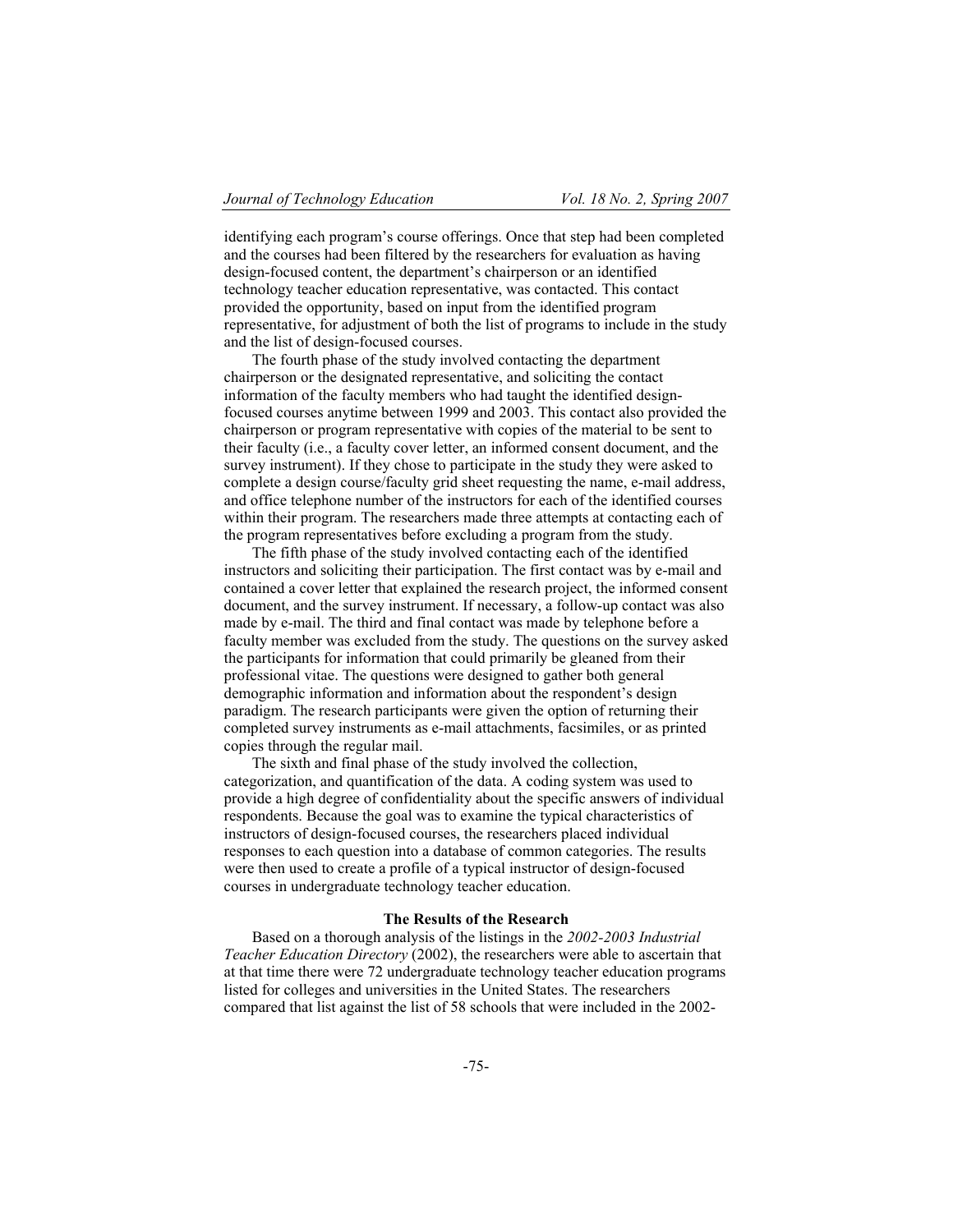2003 study. The schools not in the previous study were then evaluated for design-focused courses and the department chair or the designated teacher education representative was contacted for input into the study. The results of this first stage of investigation found that four of the programs were either in the process of closing down or were essentially defunct since the program had not had a technology teacher education graduate in at least the previous five years. At this point in the study the population was 68 schools (*n*=68). The next process of soliciting input and participation from department chairs resulted in positive returns from 53, or 78%, of the programs.

The replication of the previous study with the inclusion of the courses from the additional programs found 312 design-focused courses at the 53 participating schools. These courses were then categorized as either technique or synergistic. The required courses numbered 103 technique-based courses and 34 synergistic-oriented courses. The researchers were able to identify 164 (*n* = 164) instructors of design-focused courses, both technique and synergistic based, at the 53 programs. The number of individual instructors who responded to the survey instrument was 45, or 27% of the 164 originally contacted.

The findings for the demographics of the respondents started with the issue of gender. Forty of 45 respondents, or 88% of the population, were male and five respondents, or 12%, were female.

The types of undergraduate degrees earned by the group were principally the bachelor's of science or bachelor's of science in education categories (see Figure 1). The same pattern continued in graduate school with a majority of the degrees being master's of science and master's of science in education (see Figure 2). These results should not be surprising. The technical nature of preparing someone to teach in industrial arts, industrial technology education, technology education, or any of the other permutations of this field would tend to lean toward this type of program of study. The California State University, Los Angles (n.d.) academic advisement service explains the difference as follows:

A Bachelor's of Arts degree is humanities based degree. It is designed to provide a balanced liberal arts education and general knowledge in a recognized discipline, interdisciplinary field, or areas of professional study. A Bachelor of Science degree is science based. It is designed to provide a balanced liberal arts education and a scientific, technical, or professional entry level competence. (¶ 1)

At the doctoral level, 56%, of the respondents reported doctor of philosophy (Ph.D) degrees compared to 43% with doctor of education (Ed.D) degrees. One respondent had a doctorate of industrial technology (D.I.T.), and three others were at various stages of completing degrees (see Figure 3).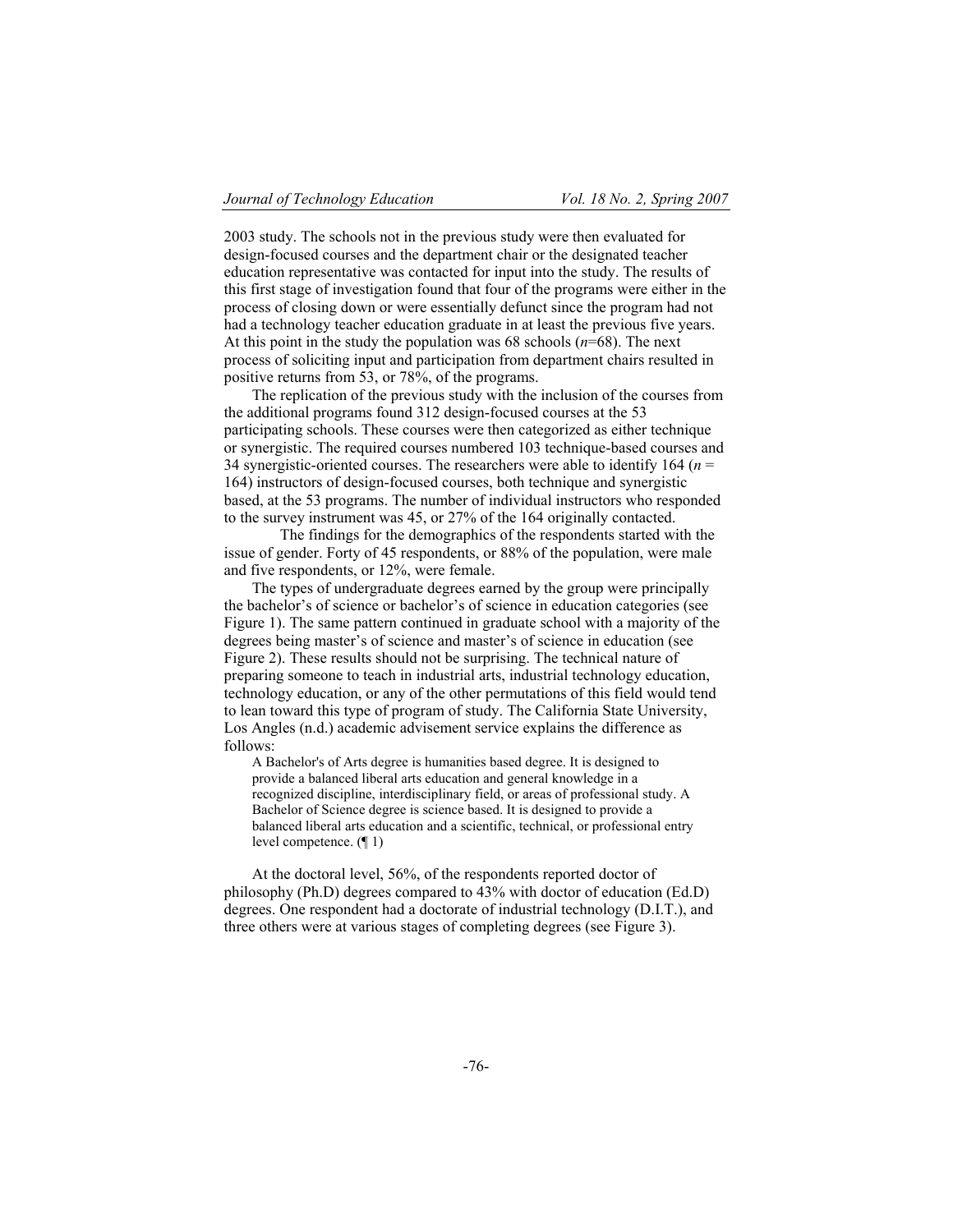

*Figure 1.* The number and types of bachelor's degrees identified.



*Figure 2.* The number and types of master's degrees identified.

The time frame in which the respondents received their college degrees ran across nearly a forty-year spectrum during a period of dynamic change within the profession. The years that bachelor's degrees were granted ran from 1962 to 1999, with the median year being 1979 (see Figure 4). Master's degrees were granted from between 1966 and 2002, with the median year being 1985 (see Figure 5). Doctoral degrees were granted between 1971 and 2003, with the median year being 1991 (see Figure 6).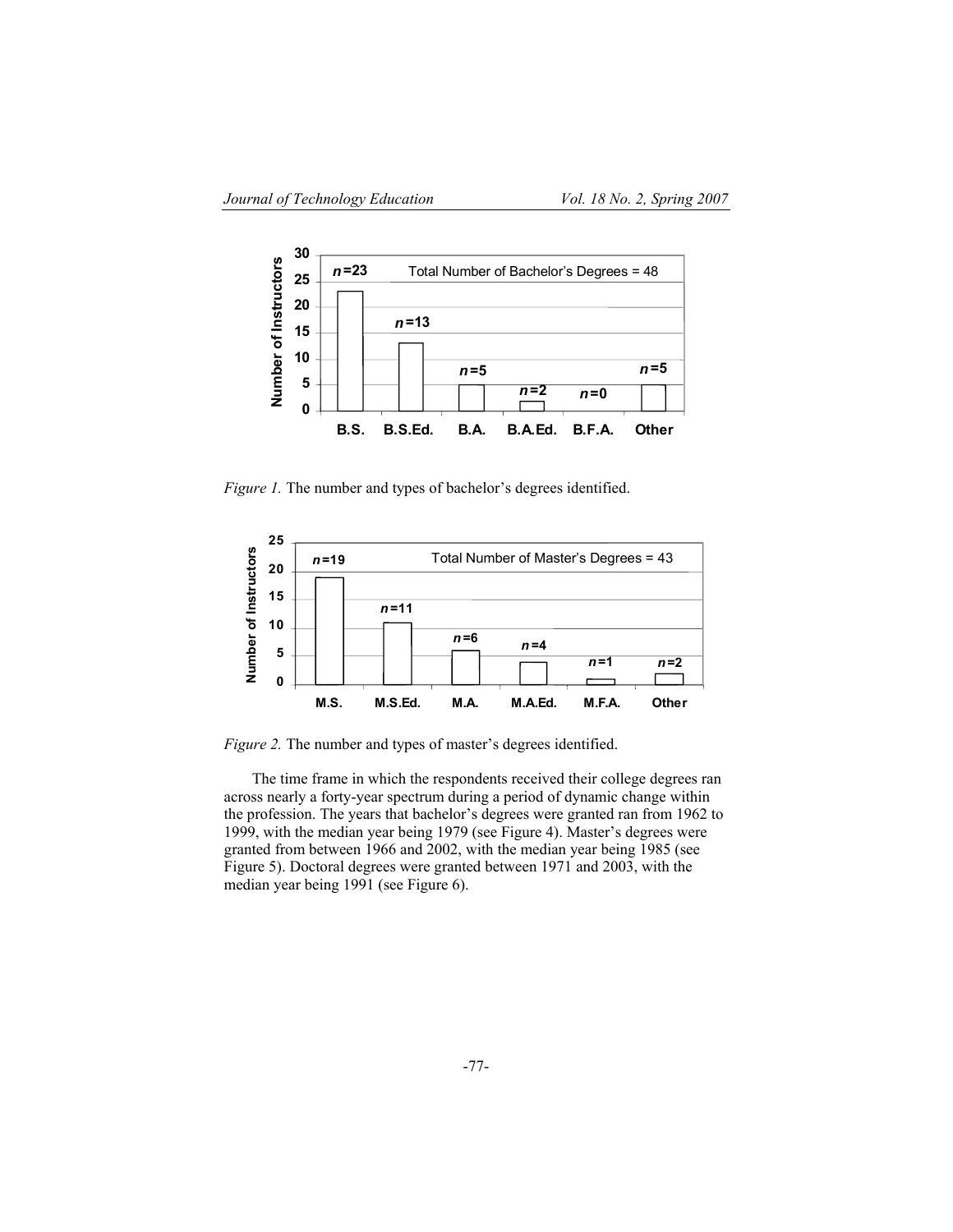

*Figure 3.* The number and types of doctoral degrees identified.





*Figure 4.* The year in which an instructor earned a bachelor's degree.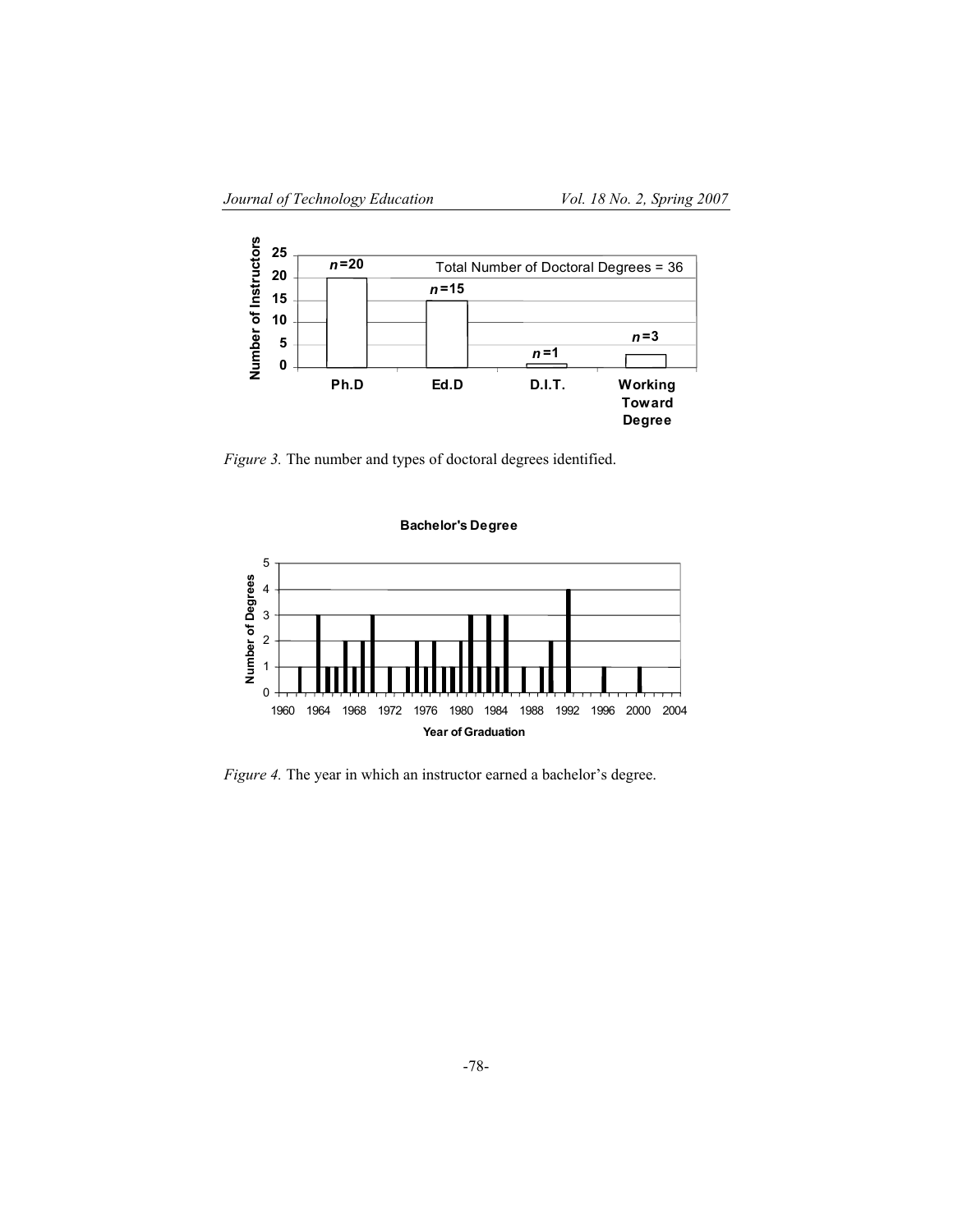

**Master's Degree**

*Figure 5.* The year in which an instructor earned a master's degree.





*Figure 6.* The year in which an instructor earned a doctoral degree.

The geographic distribution of the schools where the respondents received their various degrees is, for the most part, across the continental United States. The maps in Figures 7, 8, and 9 show the distribution of degrees granted to respondents of the survey by the state in which the granting institutions were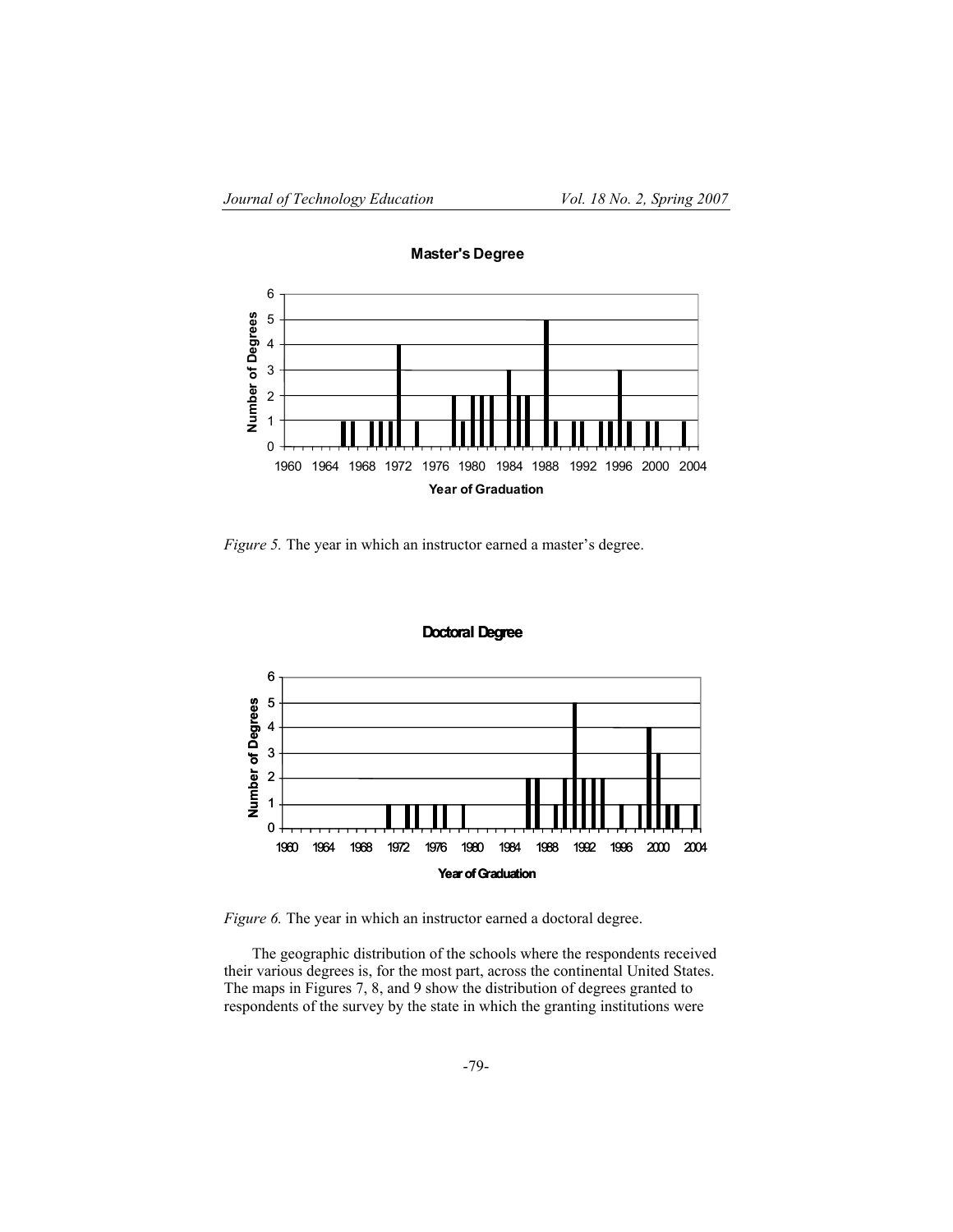located. With the notable exception of the western states, the geographic distribution maps indicate that the respondents received their college educations from programs across most of the country. One consequence of this type of distribution is that no one program, state, region, or agency had exclusive influence on how these respondents were educated about their content areas, including design. The noticeable lack of degrees, of any type, being granted from programs west of the Rocky Mountains, and the small number of degrees coming from any programs west of the Mississippi River, raised a number of questions. These findings may be a statistical anomaly, or they may indicate issues that are related to the distribution of industrial arts/technology teacher education programs over the last four decades, or they may indicate regional differences toward the interpretations of the content area.



*Figure 7.* The geography of bachelor's degrees.



*Figure 8.* The geography of master's degrees.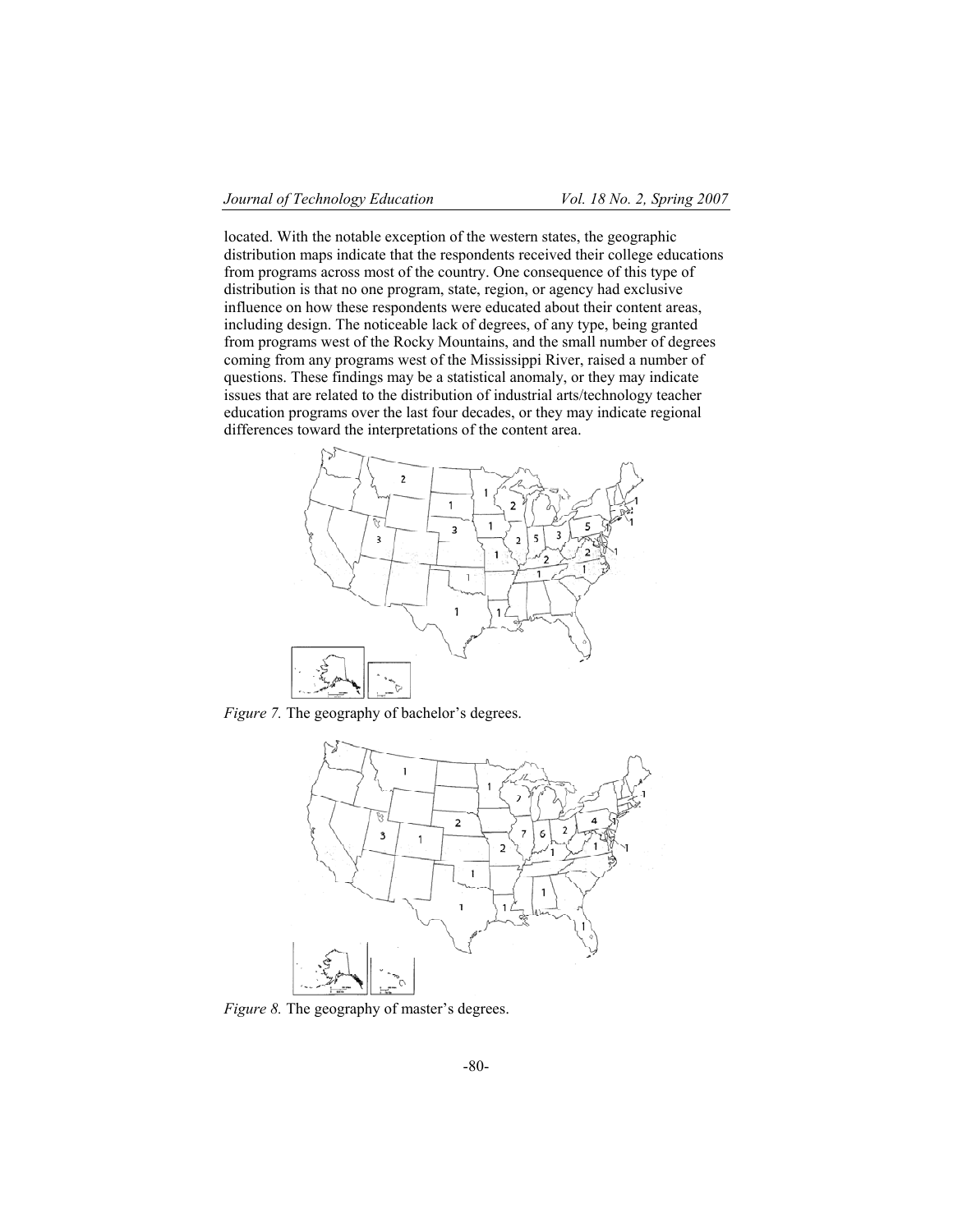

*Figure 9.* The geography of doctoral degrees.

The types of undergraduate majors of the respondents represent an interesting range of subject areas. As might be expected, the predominant majors were industrial arts education, industrial education, and various technology fields. However, a significant number of degrees were earned in areas such as art, the humanities, and other disciplines such as architecture (see Figure 10). It is also interesting to note that two of the bachelor's degrees were granted in technology education, perhaps indicative of representatives of the first generation of technology teacher educators who have been trained entirely under the technology education title.



*Figure 10.* Undergraduate majors of survey respondents.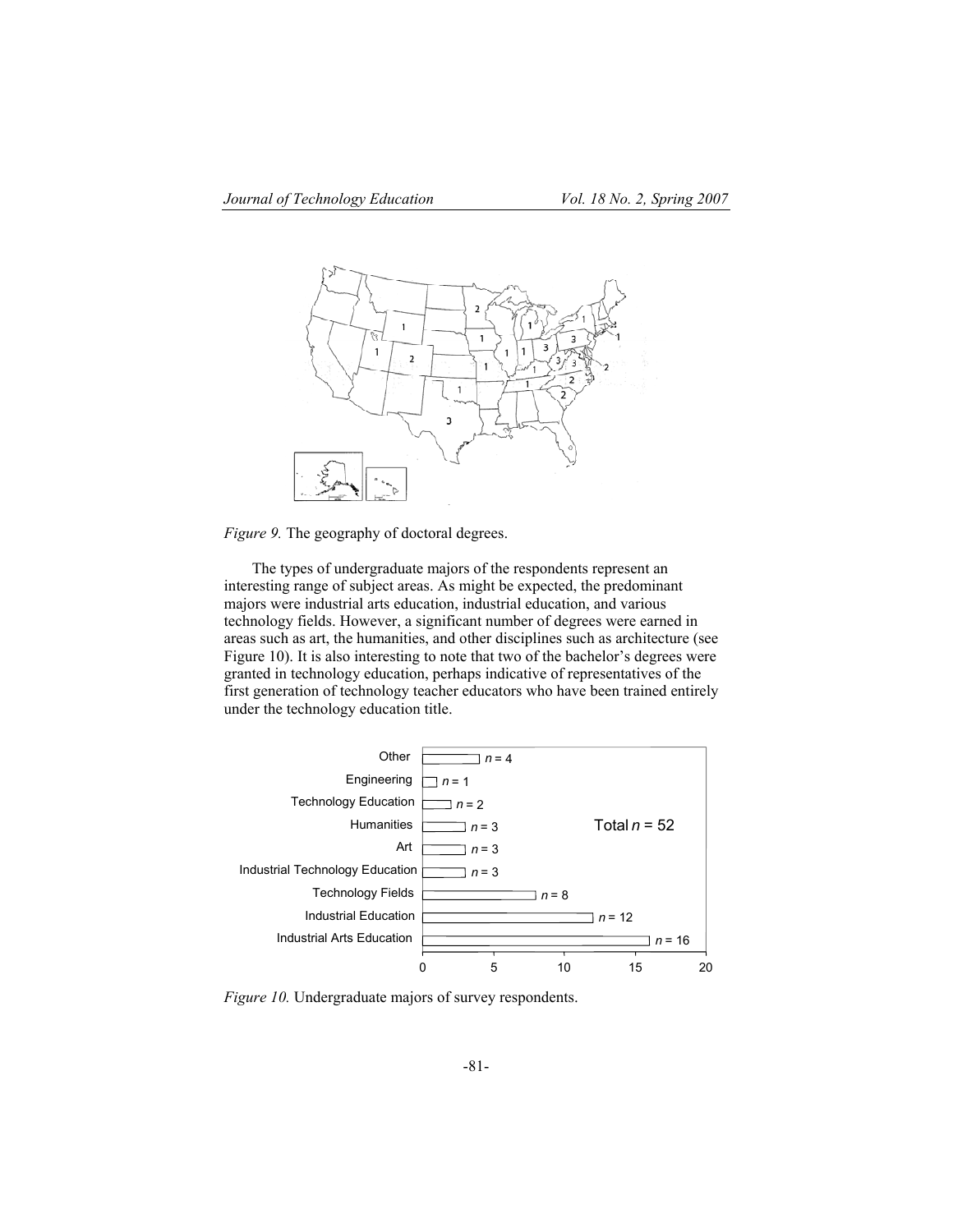Table 1 provides a list of the types of undergraduate minors of the respondents. Like the variety of undergraduate majors among the respondents, this list also covers a very wide spectrum of subject areas. It is notable that only two of the categories of minors have more than one respondent. One was industrial education with two responses and the other was history, also with two responses. Just as notable was that only one respondent had a minor in design. The wide variety of minors prevented the researchers from being able to pinpoint any identifiable pattern from this particular finding.

#### **Table 1**

| Undergraduate Minors of Respondents. |                        |
|--------------------------------------|------------------------|
| Art History                          | <b>Mathematics</b>     |
| <b>Business Education</b>            | Mechanical Engineering |
| Design                               | Packaging Technology   |
| <b>Electrical Engineering</b>        | Philosophy             |
| Electronic Technology                | Photography            |
| Fine Arts                            | Physical Education     |
| History $(2)$                        | Physical Science       |
| Humanities                           | Physics                |
| Industrial Education (2)             | <b>Technical Sales</b> |
| Management                           |                        |

A similar question on the survey asked if the respondent had been enrolled in another type of program of study before becoming an industrial arts/technology teacher education major. Just over one-quarter of the respondents had in fact changed their major at least one time when they were undergraduates. Half of those who had changed majors had been engineering students prior to entering an industrial arts/technology teacher education program (see Figure 11).



*Figure 11.* Former undergraduate majors for survey respondents.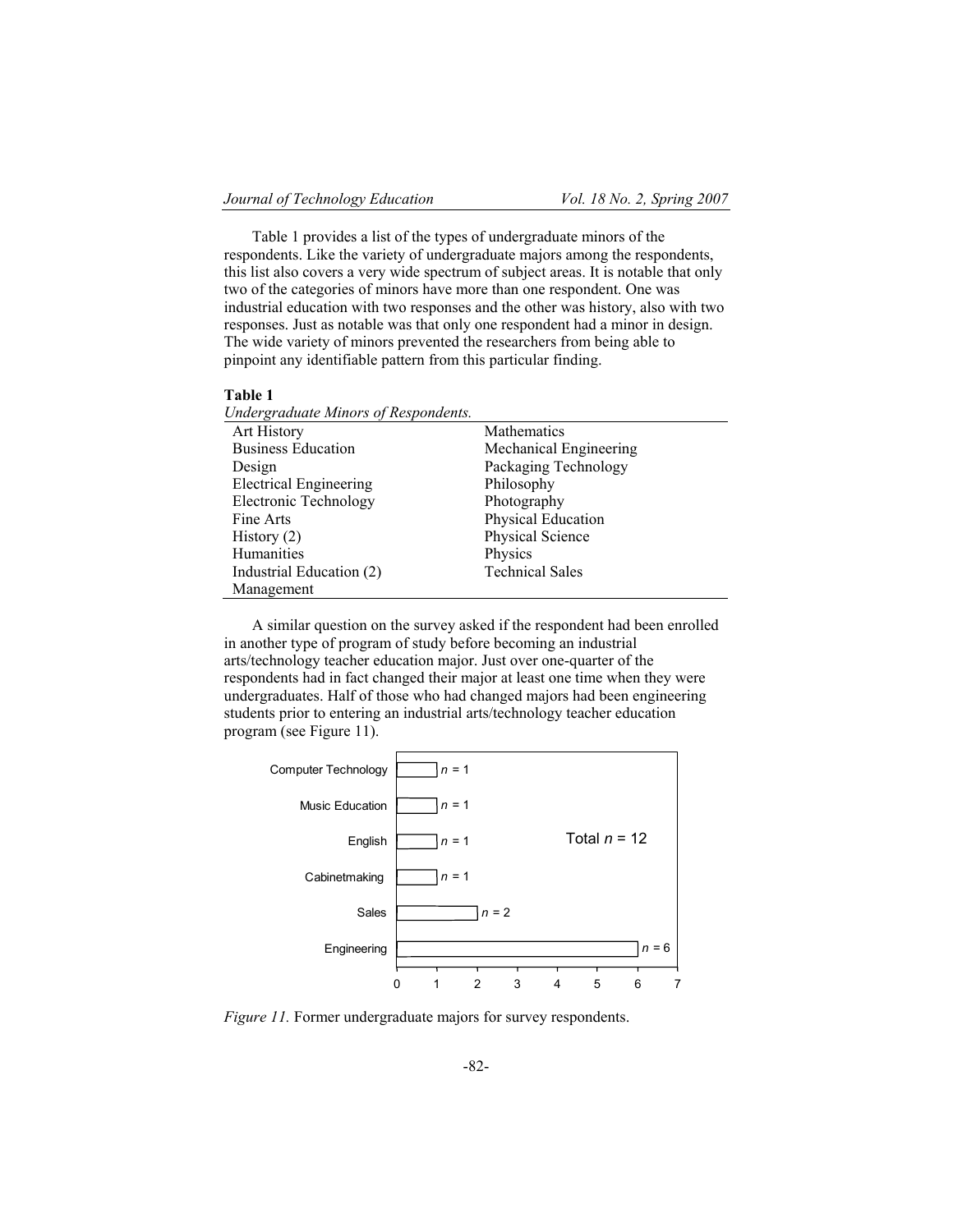| Table 2                                        |  |                  |  |  |
|------------------------------------------------|--|------------------|--|--|
| Post-Graduate Training in Technological Design |  |                  |  |  |
| <b>Description</b>                             |  | <b>Responses</b> |  |  |
| Courses/Mini Courses/Long Format Workshops     |  | 19               |  |  |
| Professional Development                       |  |                  |  |  |
| CADD                                           |  |                  |  |  |
| Design Focused                                 |  |                  |  |  |
| Electronics                                    |  |                  |  |  |
| <b>Industrial Related Training</b>             |  |                  |  |  |
| Architectural/Construction/Landscaping         |  |                  |  |  |
| Independent Study                              |  |                  |  |  |
| TOTAL                                          |  |                  |  |  |

The final education related category on the survey involved the types of post-graduate training, specifically related to technological design, that the respondent had experienced over the course of his or her career. The researchers were trying to identify what types of formalized training, received after the completion of the undergraduate degree, may have shaped the design paradigm of the respondents**.** Examples included full classes that were not applied toward a degree, apprenticeships in a trade, or a summer internship. Table 2 shows the results grouped into four general categories. The most common post-graduate training for this population was through courses, mini-courses, and long-format workshops. Table 2 also shows this specific category expanded into four subcategories. The second general category of industrial related training involved the respondents' learning technologically-based skills and knowledge on topics such as machining, model and prototype development, and specialized training for projects with the military. The third category of architectural/construction/ landscaping involved the respondents learning skills related to the design and fabrication of architectural structures and their surrounding environments. Finally, one respondent took a trip overseas to do an independent study of design in the culture, schools, and universities of Great Britain.

# **Table 3**

*Industrial/Private Sector Experiences in Technological Design*

| <b>Description</b>                         | <b>Responses</b> |
|--------------------------------------------|------------------|
| Architecture/Construction/Landscaping      | 20               |
| Trades and Crafts                          | 11               |
| <b>Engineering Based Activities</b>        | 11               |
| Publications and Graphic Design            | 9                |
| Invention and Product Design               |                  |
| Drafting and CADD Related Work             | 4                |
| Teacher/Instructor in Another Subject Area | 4                |
| Other                                      |                  |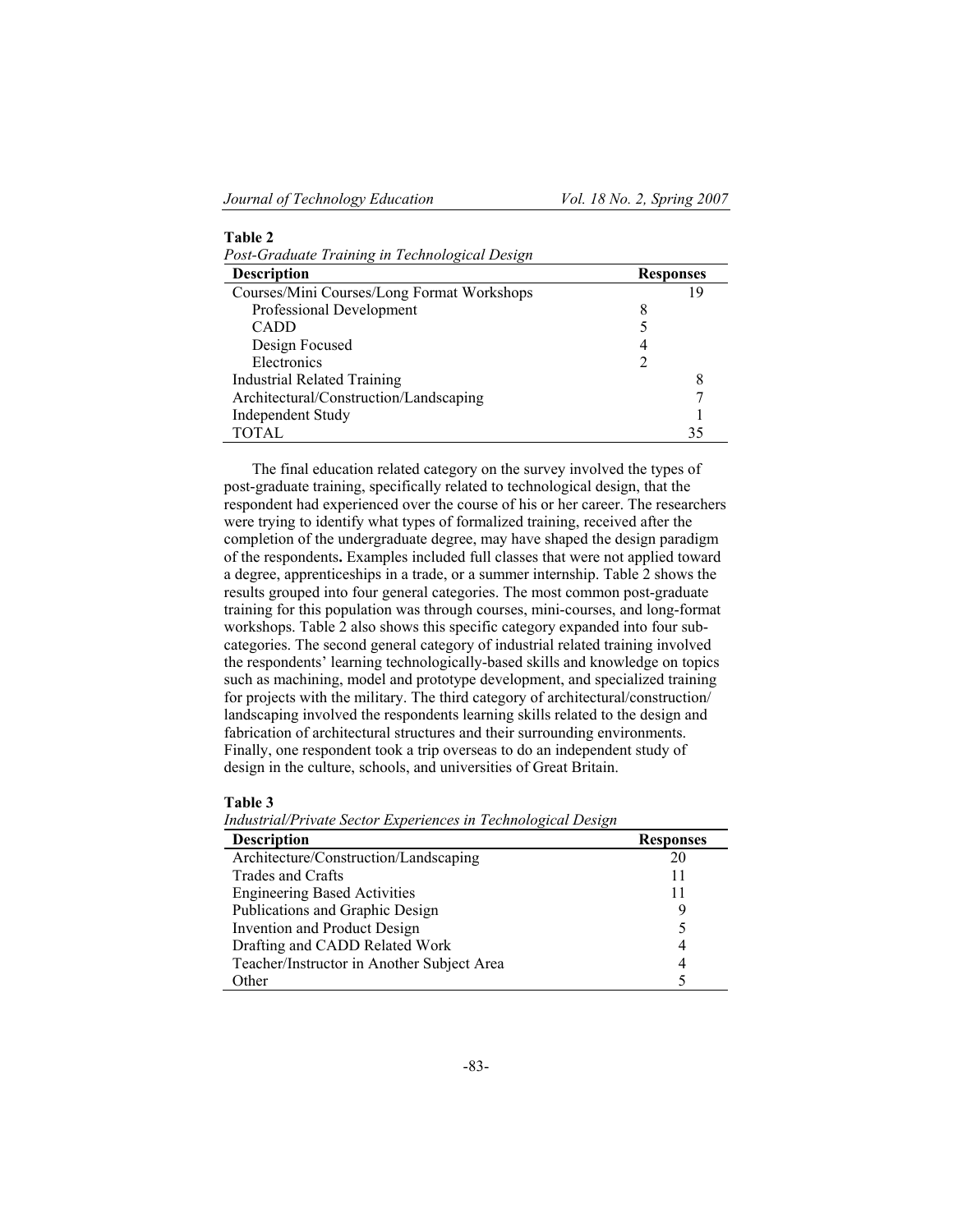Another question series on the survey asked about industrial/private sector experiences that the respondents may have had during their careers that focused on technological design. Examples that were provided on the survey as cues included consulting with engineers, developing an invention, working as a draftsperson, making models for an architect, designing crafts to sell at fairs, and other types of design-focused activities. Table 3 provides a list of the types and numbers of responses received for these questions.

The final category of questions asked about other types of experiences that focused on technological design. Examples that were provided included traditional seminars, workshops, and training sessions that ran from less than one day to no more than one week in length. Table 4 provides a list of the types and number of responses received for these questions. The researchers found it interesting that the most recent emphasis in this category by a significant number of respondents was on training and updating on computers and computer software. One possible interpretation for this finding is that there is an increasing use of the computer as a tool for teaching in all areas including design.

# **Table 4**

*Other Types of Design-Focused Experiences*

| <b>Description</b>                      | <b>Responses</b> |
|-----------------------------------------|------------------|
| Computer Software and Hardware Training | 20               |
| Conferences/Seminars/Workshops          | 15               |
| <b>Education Related Experiences</b>    | 13               |
| Graduate Studies/Research/Teaching      | g                |
| Curriculum/Program Development          |                  |
| <b>Industrial Experiences</b>           |                  |
| Hobbies                                 |                  |
| <b>TOTAL</b>                            | 54               |

# **Conclusions**

This research provided a snapshot of the characteristics of the instructors of design-focused courses at a given point in history. Based on the responses of the participants, it can be concluded that the typical instructor for the designfocused courses offered in undergraduate technology teacher education:

- Is male
- Received his Bachelor of Science degree in 1979
- Received his Master of Science degree in 1984
- Received his doctorate in 1991
- Was likely to have earned a doctorate in philosophy (Ph.D.), if he had a doctoral degree
- Was originally trained in industrial arts education
- ! Has a strong background in architecture and construction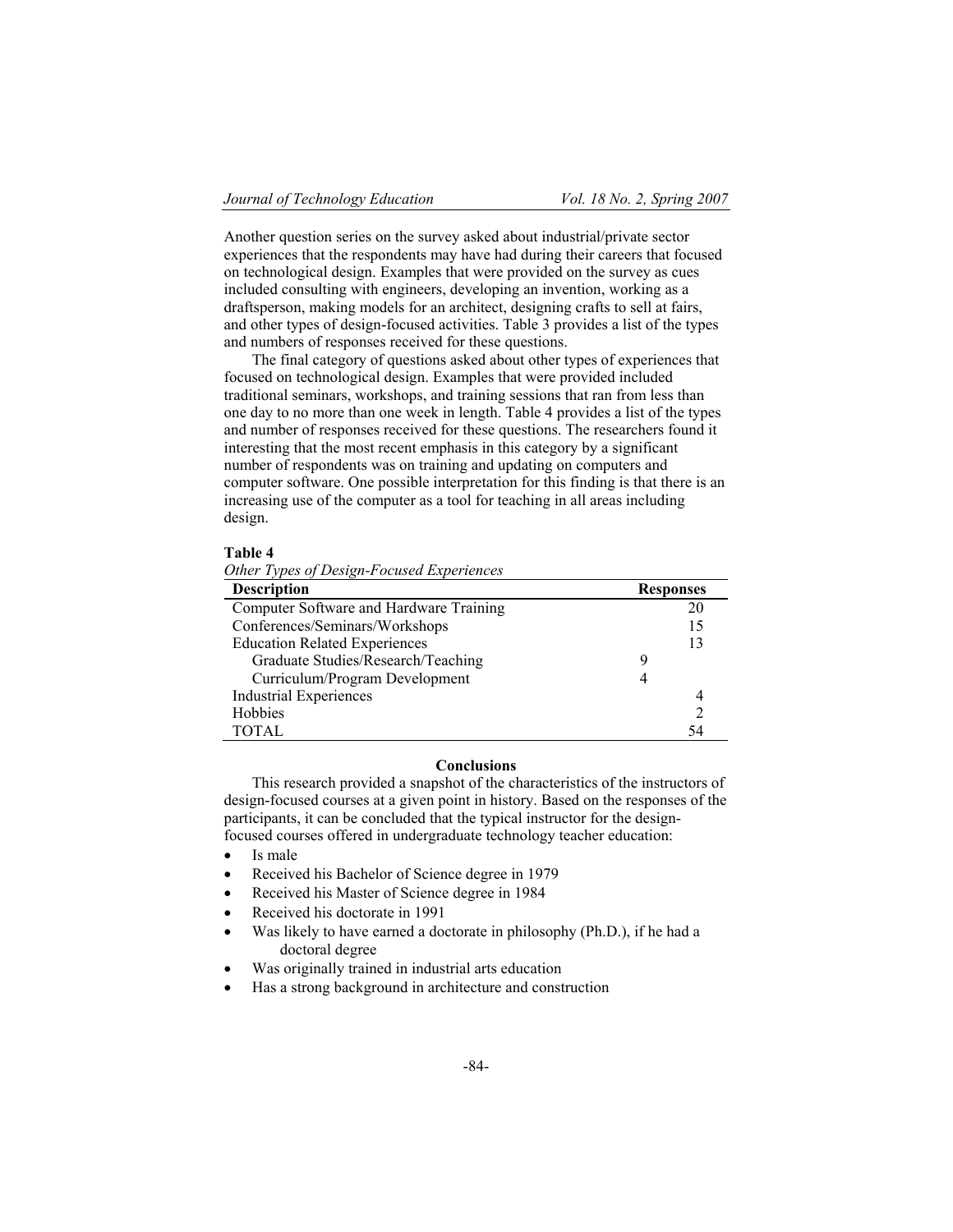! Has attended a number of seminars/workshops/training sessions through the course of his career, most recently emphasizing updates on computer related issues.

This profile provides the answer to the basic question: what is the paradigm for the typical design faculty at technology teacher education programs across the United States? If the findings from this sampling, with its emphasis on architecture and construction, are indicative of the entire population, then it signals a paradigm disconnect from the current efforts within the profession to align with engineering. Such a paradigm disconnect among the instructors, unless addressed through professional development, will have consequences for students they serve and the profession in general. It is important to remember that the influences exerted on pre-service technology educators on how they interpret technological design will continue to have consequences for the profession at all levels of education for decades to come.

At the same time, it can be reasonably assumed that future generations of college and university instructors will have different paradigms as the ideals of the *Standards* shape and influence their understanding and use of the concepts of technological design. Toward that end, the current findings raise a number of intriguing questions. These questions include: (a) What, if any, role does the gender of the instructor play in teaching about design?, (b) How does a degree in science versus a degree in other areas such as fine arts affect the way an instructor interprets design?, (c) Does the industrial arts paradigm differ that much from the technology education paradigm when it comes to interpreting design?, (d) Why does there appear to be such a strong emphasis in architecture and construction among this group of instructors?, (e) How does this strong emphasis on architecture and construction affect the way that design is interpreted by these instructors and what are the consequences for their undergraduate students?, (f) How does the strong background emphasis on architecture and construction affect the way that other aspects of technological design, such as industrial design and engineering design, are interpreted and taught?, (g) What types of professional development opportunities, in the area of design in general and technological design in particular, are most appropriate for these instructors?, and (h) What type of design-focused content is most appropriate for inclusion in these professional development opportunities?

The answers to these questions, and the answers to other questions that will precipitate from those findings, will undoubtedly provide a clearer understanding of how design and design instruction is interpreted and how that interpretation influences the study of technology at all grade levels.

#### **Recommendations**

Identifying and quantifying this data is only the first step. Future work on this matter could take several directions. The first direction could be to replicate the study and refine the processes and procedures used to collect the data. As an example, similar research could be done using different methodologies to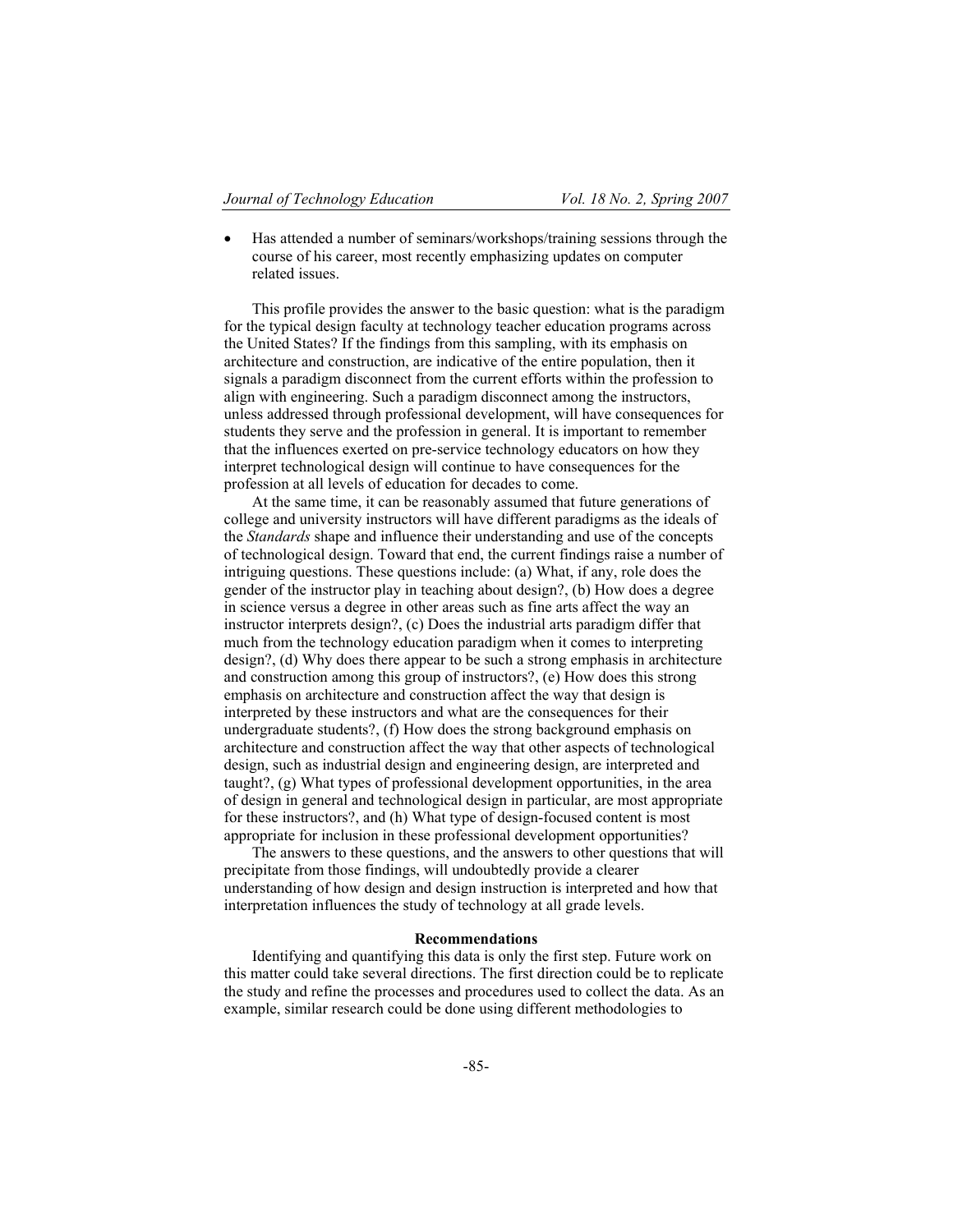contact and question the department chairpersons and the instructors. The use of web-based survey instruments may be a more effective way to obtain a larger sampling of the population. Furthermore, a lack of similar research reported in the literature on this particular population means that these findings are benchmarks. Therefore, similar research could be done in the future to measure changes in the instructor profile. With the passage of time and the changing of design paradigms with successive generations of technology educators, it can be assumed that there will be some type of change in this profile.

A second direction these inquiries could take is an analysis of what these findings mean. As noted in the previous section, the current findings provide a list of questions related to the interpretation of the data. As a result, studies could be done that will try to answer each of these specific questions that deal with the analysis and interpretation of the findings from the present study.

A third direction for future research would be to explore the infrastructure that enables design to be taught in undergraduate technology teacher education programs. Examples of this type of study could include determining (a) the typical instructional strategies used to teach design-focused courses, (b) the typical instructional resources used to teach design-focused courses, and (c) the types of classroom/lab environments that best facilitate the instruction of a design-focused course.

These findings provide one more piece of knowledge toward understanding the nature of how pre-service technology educators are prepared to interpret and use design toward the study of technology. The challenge from these findings, to the profession, its individual members, and the researchers as they continue with this research agenda, is to investigate this matter further and to apply the findings toward creating opportunities for the well-rounded preparation of future technology educators.

# **References**

American Heritage Dictionary of the English Language (4<sup>th</sup> ed.). (2000). *Paradigm*. Retrieved November 14, 2004, from

http://www.thefreedictionary.com/paradigm

- Bell, T. (Ed.). (2002). *Industrial teacher education directory* (41<sup>st</sup> ed.). Millersville, PA: Millersville University of Pennsylvania, Department of Industry and Technology, CTTE and NAITTE.
- Britzman, D. (1991). *Practice makes practice: A critical study of learning to teach*. Albany, NY: State University of New York Press.
- California State University, Los Angles (n.d.). *What is the difference between our B.A. and B.S. degrees?*. Retrieved July 12, 2006, from http://www.calstatela.edu/univ/advise/bb/Advisement\_Process/dgr7.htm
- Davis, M., Hawley, P., McMullan, B. & Spilka, G. (1997). *Design as a catalyst for learning*. Alexandria, VA: Association for Supervision and Curriculum Development.
- Foster, W.T. (1996). A research agenda for technology education. *The Technology Teacher, 56*(1), 31-33.